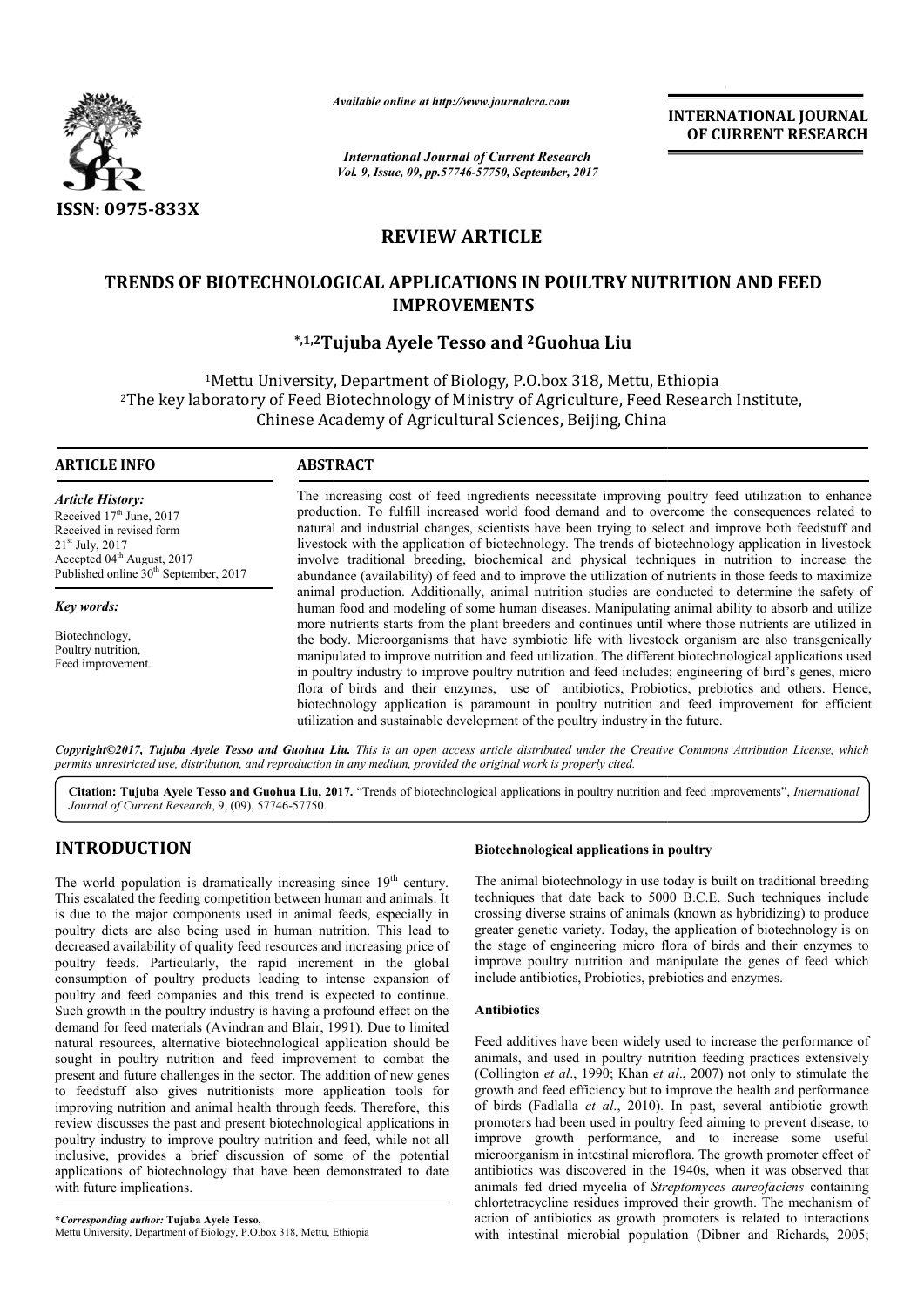Niewold, 2007). The use of antibiotics as growth promoters became public health issue by the World Health Organization (1997) and the Economic and Social Committee of the European Union (1998) after used for 50yrs and led to withdraw in 2006 even though controversially used in other countries even today. However, because of the emergence of antibiotic resistance microorganisms, researchers have been investigating other alternatives for antibiotics; to interact with the intestinal microflora, including, probiotics, prebiotics (Patterson and Burkholder, 2003; Kocher, 2006), and enzymes (Bedford, 2000; Hruby and Cowieson, 2006) or acidification of diets (Ricke, 2003; Diebold and Eidelsburger, 2006). Recently, spices, plant extracts and herbs known as Essential oils (EOs) are received increasing attentions.

#### **Probiotics and prebiotics in poultry production: Probiotics**

Probiotics are mono or mixed cultures of live microorganisms which, when administered in adequate amounts, confer a health benefit on the host (FAO/WHO, 2002). The use of Probiotics in birds was set by Nurmi & Rantala (1973), who observed that when intestinal content of the healthy adult birds were orally administrated to birds at one day of age, it changed their sensitivity to *Salmonella* sp. The use of Probiotics in poultry production is to improve performance in broiler chickens and to increase egg production in laying hens in addition to reduce intestinal colonization by pathogens such as *Salmonella* sp. The main genus of bacteria identified in gastrointestinal tract of birds and used as probiotics are: *Bacillus*, *Bifidobacterium*, *Clostridium*, *Enterobacter*, *Lactobacillus*, *Fusobacterium*, *Escherichia*, *Enterococcus* and *Streptococcus*. In poultry production, manners of Probiotics administration to birds more commonly observed are: by the feeds, by drinking water, by pulverization on the birds, inoculation via cloaca or in embryonated eggs (*in ovo*), among others, and the manner of administration has effect on intestinal colonization capacity. Except if submitted to stress situation, bacteria which colonize gastrointestinal tract of the birds since their birth, tend to remain there for the rest of their lives. Therefore*, in ovo* inoculation is an aspect of using probiotics for birds*. In ovo* inoculation of Probiotics *Lactobacillus casei*, *Lactobacillus plantarum* and *Enterococcus faecium* at  $10^6$  UFC egg<sup>-1</sup>, at 16 days of incubation and the performance of challenge of chicks at one day of age via stomach with 13.6 x 10<sup>6</sup> UFC mL<sup>-1</sup> of *Salmonella enteritidis*, improved performance of animals fed Probiotics when compared to control treatment (Leandro *et al*., 2004). Moreover, in the same way, it was observed that from 7 to 21 days of age, *Salmonella* sp. was identified only in challenged animals which were not fed probiotic. It is

suggested that probiotic avoided bacterium colonization in the gastrointestinal tract of the birds. In chicks emerging from incubators, pH concentration and the presence of volatile fatty acids, which are one of the main protection barriers of the animal organism, are not sufficient chemically to avoid that pathogens enter in their organism. Moreover, the small variety of the birds' intestinal microbiota in this phase is considered as a limiting factor for the digestion and for the possibility of intestinal colonization by enteric pathogens. Thus, probiotic supplementation seems to be a beneficial action for the animal performance and health of birds from commercial incubators. An efficient immune response is related to the presence of immunomodulaters in the diet, which will act by reducing immune stress and then reducing nutrient mobilization to activities which are not related with production (meat or eggs), permitting in addition to a greater survival in stress situations, the non-harmful effect on animal performance. The use of yeast *Saccharomyces boulardii* in the diet for broiler chickens reduced the level of *Salmonella* sp. from 53.3% to 40.0% at stress conditions in transportation to slaughter (Line *et al*., 1998). The use of yeast *Saccharomyces cerevisiae* var. *chromium*  reduced negative effects of caloric stress on broiler chickens (Guo and Liu, 1997). The results of studies with probiotics in poultry production have been showed to be rather contradictory regarding to its efficiency. Not always are positive results observed by using probiotics. Those vary with age of the animal, type of probiotic used, viability of the microorganisms, storage conditions, level and manner of administration, in addition to the low challenge in relation to the experimental condition concerned to sanity, management and other

stressful conditions. The addition of *Bacillus subtilis* into the diet increased weight gain and feed conversion (Fritts *et al*., 2000). The addition of *Lactobacillus* increased weight gain and improved feed conversion of supplemented animals (Kalavathy *et al*., 2003). The use of yeast *Saccharomyces boulardii* in *Salmonella enteritidis* infected broiler chickens improved feed efficiency by 10% when compared to control treatment, and by 12% in animals supplemented with *Bacillus cereus* var. toyoii (Gil de los Santos, 2004). Concerning to carcass quality of broiler chickens, the beneficial effect of probiotic use was also observed.

#### **Mode of actions and characteristics of ideal Probiotics**

Probiotics show numerous essential ways of action, an antagonistic action towards pathogen bacteria by alteration of gut pH, through antimicrobial effect by secretion of products which inhibit their development, such as bacteriocins, organic acids and hydrogen peroxide, production of short chain fatty acids (SCFA) in the intestine, regulation of the immune system of the host, regulation of gut microbiota, and diverse metabolic effects (Vamanu and Vamanu, 2010; Ferreira *et al*., 2011). Additional mode of action is competitive exclusion which represents colonization ability and adhering competition in the intestinal mucous membranes to avert adhesion and invasion of pathogens and, which is a key performance parameter, inhibition of their colonization and replacement of already adhered ones; competing for available nutrient and growth factors (Patterson and Burkholder, 2003). List of ideal probiotics characteristics and their valuable effects are presented in Table 1.

**Table 1. Characteristics of ideal probiotics and their desirable properties (Alloui** *et al***., 2013)**

| Probiotics                           |                                  |  |
|--------------------------------------|----------------------------------|--|
| Properties                           | Positive influences              |  |
| Belong to host origin                | -Change intestinal microbiota    |  |
| Non pathogenic                       | -Induce immune system            |  |
| Resist processing and storage        | -Decrease inflammatory reactions |  |
| Endure gastric acid and bile         | -Prevent pathogen proliferation  |  |
| Epithelium<br>mucus<br><sub>or</sub> | -Enhance animal performance      |  |
| attaching capability                 |                                  |  |
| Persist in the intestinal tract      | -Reduce carcass contamination    |  |
| Produce<br>repressive                | -Decrease ammonia<br>and<br>urea |  |
| compounds                            | excretion                        |  |
| Immune response regulation           |                                  |  |
| Modify microbial activities          |                                  |  |

### **Most used probiotic genera**

A variety of microbial species have been used as probiotics with nearly 20 known species, which beneficially affect the host by improving its intestinal microbial balance (Bhupinder and Saloni, 2010). Various types of probiotic bacteria include species of *Bacillus*, *Bifidobacterium*, *Lactobacillus*, *Lactococcus*, *Streptococcus*, other bacteria and a kind of yeast species, and indefinable mixed cultures. *Lactobacillus* and *Bifidobacterium* species have been used above all in humans, whereas species of *Bacillus*, *Enterococcus*, and *Saccharomyces* yeast have been the most predominant organisms used in livestock (Ferreira *et al*., 2011). However, recently, enhanced performance was noticed when feeding *Lactobacillus* to livestock (Vicente *et al*., 2007; Vicente *et al*., 2008).

### **Prebiotics**

Prebiotics were defined as non-digestible food (feed) ingredients that beneficially affect the host by selectively stimulating the growth and/or activities of one or a limited number of bacteria in the gut, thereby improving host health (Gibson and Roberfroid, 1995). However, more recent definitions stated that a prebiotic is a selectively fermented ingredient that allows specific changes, in both the composition and activity in the gastrointestinal microbiota which confers benefits to the host (FAO/WHO, 2002). The common point of these definitions is that prebiotics are characterized by a selective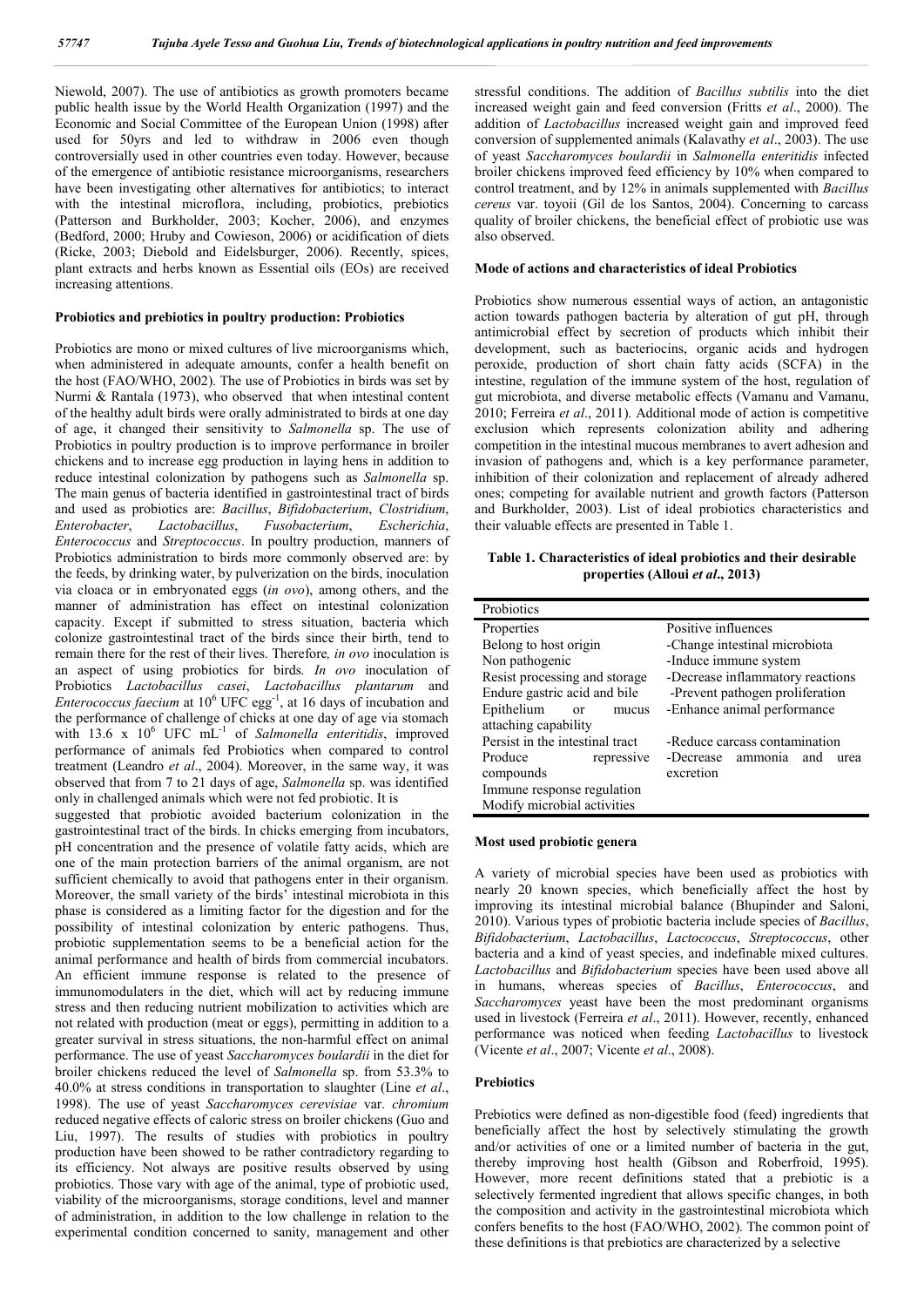| Enzyme                   | Target substrate   | Target feedstuff                                      |
|--------------------------|--------------------|-------------------------------------------------------|
| Phytases                 | Phytic acid        | All plant-derived ingredients                         |
| <b>B-Glucanases</b>      | β-Glucan           | Barley, oats, and rye                                 |
| Xylanases                | Arabinoxylans      | Wheat, rye, triticale, barley, fibrous plant material |
| $\alpha$ -Galactosidases | Oligosaccharides   | Soybean meal, grain legumes                           |
| Proteases                | Proteins           | All plant protein sources                             |
| Amylase                  | Starch             | Cereal grains, grain legumes                          |
| Lipases                  | Lipids             | Lipids in feed ingredients                            |
| Mannanases, cellulases,  | Cell wall matrix   | Plant-derived ingredients, fibrous plant materials    |
| hemicellulasespectinases | (fiber components) |                                                       |

**Table 2. Type of commercial feed enzymes and with target substrates used in poultry feeds (Ravindran V., 2013)**

effect on the microbiota, and thus can improve the host health. Prebiotics include mainly oligosaccharides, sugar molecules of three to six chains, and soluble fiber. These carbohydrates are found naturally in fruit and vegetables (Charalampopolus and Rastall, 2009). Numerous types of oligosaccharides, including inulin, fructooligosaccharides (FOS), galactooligosaccharides (GOS), soyaoligosaccharides (SOS), xylo-oligosaccharides (XOS), pyrodextrins, isomalto-oligosaccharides (IMO) and lactulose, are commonly considered as prebiotics. However, the majority of studies up to date focus to inulin, FOS and GOS (Macfarlane *et al*., 2008). A collection of prebiotics exists and the most reported in a large number of studies and with the most reliable evidence accumulated for the effects of prebiotics have been non digestible oligosaccharides (NDOs) from different origin and chemical properties (Chen and Chen, 2004; Macfarlane *et al*., 2008; Zduńczyk *et al*., 2011).

## **Characteristics of prebiotics and their mode of actions**

Prebiotics beneficially interact with animal's physiology by selectively stimulating favorable microbiota in the intestinal system. This may have valuable effects in reducing the incidence of enteric pathogens. However, from the available published evidence, the exact mechanism involved in prebiotics to reduce pathogenic infections is still unclear. Competitive exclusion of pathogens by increasing numbers of microbiota that are associated with a healthy host can produce a variety of bacteriocins that have a detrimental effect on the pathogen by promotion of macrophages, stimulation of antibody production, and antitumour effects (Vamanu and Vamanu, 2010). Contrary to these microbiota dependent theories, it may be that prebiotics are able to directly affect the pathogen or host in a microbiota independent manner. It has been suggested that the principal mechanisms of prebiotics is immunomodulation, that includes selective growth of lactic acid-producing bacteria, resulting in an increased concentration of short chain fatty acid (SCFA) like acetate, propionate, and especially butyrate which is the preferred energy source of colonocytes and stimulates gut integrity. High fermentation activity and high concentration of the short chain fatty acid (SCFA) is correlated with a lower pH, which is associated with a suppression of pathogens and increased solubility of certain nutrients (Józefiak *et al*., 2004). This increase of SCFA with immune cells, direct contact in the digestive tract and the change in mucin production contribute to lower incidence of bacteria moving across the gut barrier (Lee and Salminen, 2009). This phenomenon may inhibit some pathogenic bacteria and reduce colonization of some species like *Salmonella* and *Campylobacter* (Charalampopolus and Rastall, 2009).

#### *Action of prebiotics in animal organism*

The principal effect of prebiotics is to stimulate the resident microbiota of host to proliferate, to stop harmful bacteria, and to share health benefits to the host. The supplementation of poultry and pig diets with oligosaccharides is generally associated with stimulation of microbiota proliferation. Specifically, in pigs, GOS has been associated with increasing the numbers of bifidobacteria in both *in vivo* and *in vitro* evaluations (Charalampopolus and Rastall, 2009). Prebiotic oligosaccharides supplementation of the diets, such as FOS, may have an effect on improvements in the gut microbial population, including a reduction in *Salmonella* colonization. This suggests that

supplemental dietary FOS may be a viable option in both *Salmonella* control and antibiotic free programs.

#### **Enzymes**

Feeding enzymes to poultry is one of the major nutritional advances in the last fifty years. Enzyme use in poultry diets has a long history, with the first report of an enzyme product, known as Protozyme, being used in the 1920s. What is not widely appreciated is that most of the early feed enzyme research originated from the United States, with pioneering research demonstrating the value of the addition of enzyme preparations to barley-based diets reported during the 1950s and 1960s (Jensen *et al* 1957, Willingham *et al* 1961, Jensen *et al* 1968) and early studies on the use of phytases in improving phosphorus availability from plant feed ingredients conducted during the early 1970s [Rojas and Scott. 1969]. The enzyme products evaluated in these studies were crude enzymes and, importantly, available only in small quantities. It was another 10 to 20 year before the non-starch polysaccharide (NSP) enzymes and phytases became available in commercial quantities. It is the culmination of something that nutritionists realized for a long time but until 1980's it remained beyond their reach. Indeed, the theory of feed enzymes is simple. Plants contain some compounds that either the animal cannot digest or which hinder its digestive system, often because the animal cannot produce the necessary enzyme to degrade them. Nutritionists can help the animal by identifying these indigestible compounds and feeding a suitable enzyme. These enzymes come from microorganisms that are carefully selected for the task and grown under controlled conditions (Wallis, 1996).

## **Types of Enzyme Available for Poultry**

Some of the enzymes that have been used over the past several years or have potential for use in the feed industry include cellulose (ßglucanases), xylanases and associated enzymes, phytases, proteases, lipases, and galactosidases (Table 1). Enzymes in the feed industry have mostly been used for poultry to neutralize the effects of the viscous, non-starch polysaccharides in cereals such as barley, wheat, rye, and triticale. These anti-nutritive carbohydrates are undesirable, as they reduce digestion and absorption of all nutrients in the diet, especially fat and protein. Recently, considerable interest has been shown in the use of phytase as a feed additive, as it not only increases the availability of phosphate in plants but also reduces environmental pollution. Several other enzyme products are currently being evaluated in the feed industry, including protease to enhance protein digestion, lipases to enhance lipid digestion, ß-galactosidases to neutralize certain anti-nutritive factors in non-cereal feedstuffs, and amylase to assist in the digestion of starch in early-weaned animals.

**Benefits of Enzymes:** Benefits of using feed enzymes to poultry diets include; reduction in digesta viscosity, enhanced digestion and absorption of nutrients especially fat and protein, improved Apparent Metabolizable Energy (AME) value of the diet, increased feed intake, weight gain, and feed gain ratio, reduced beak impaction and vent plugging, decreased size of gastrointestinal tract, altered population of microorganisms in gastrointestinal tract, reduced water intake, reduced water content of excreta, reduced production of ammonia from excreta, reduced output of excreta, including reduced N and P (Ouhida *et al*, 2000; Gill, 2001; Odetallah, 2002; Gracia, *et al.,* 2003; Saleh, *et al.,* 2003; Odetallah, *et. al.,* 2005 and Wang *et al*., 2005).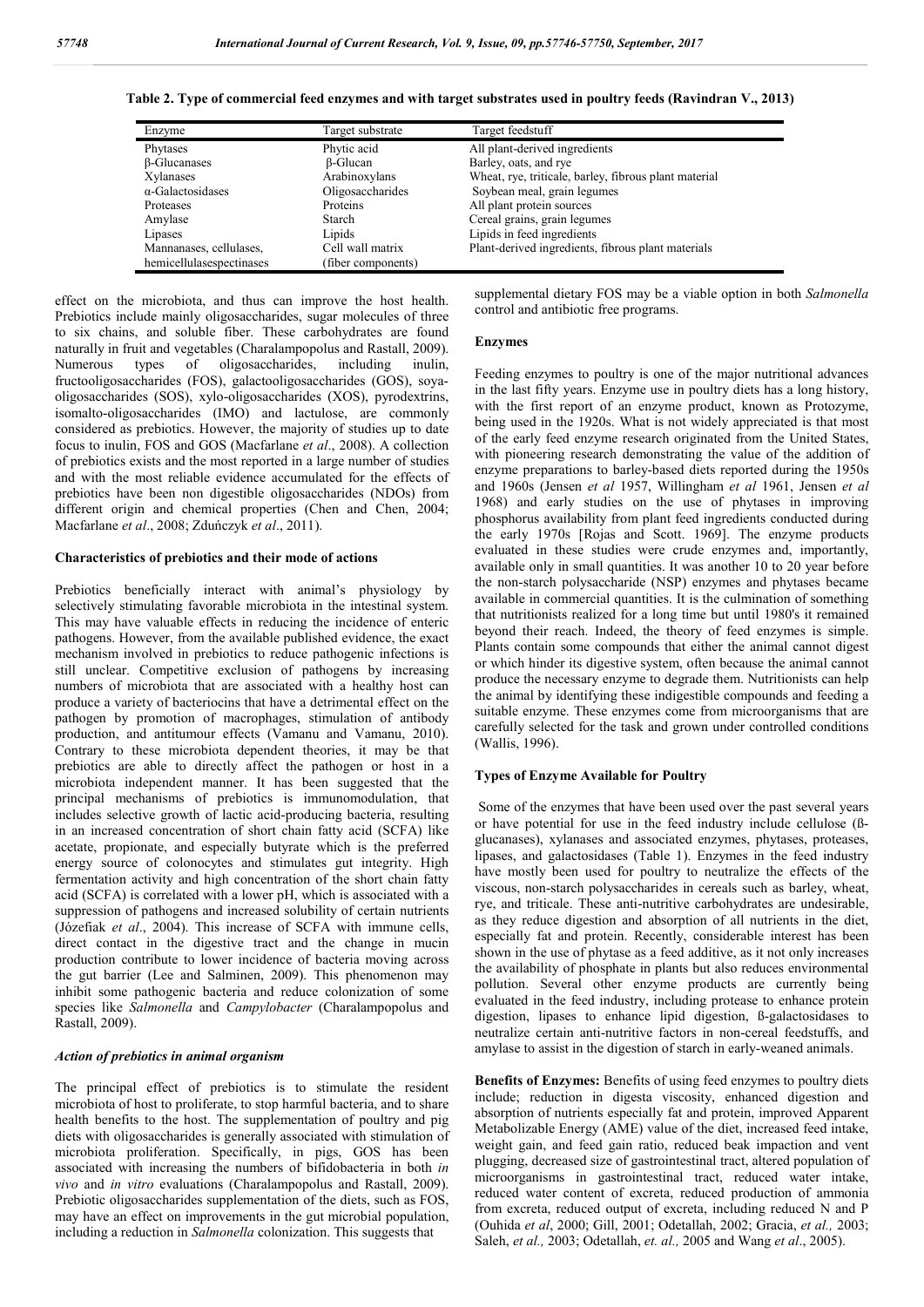**Impact on Environment:** Enzymes have been approved for use in poultry feed because they are natural products of fermentation and therefore pose no threat to the animal or the consumer. Enzymes not only will enable livestock and poultry producers to economically use new feedstuffs, but will also prove to be environmentally friendly, as they reduce the pollution associated with animal production. As well as contributing to improved poultry production, feed enzymes can have a positive impact on the environment. In areas with intensive poultry production, the phosphorus output is often very high, resulting in environmental problems such as eutrophication. This happens because most of the phosphorus contained in typical feedstuffs exists as the plant storage form phytate, which is indigestible for poultry. The phytase enzyme frees the phosphorus in feedstuffs and also achieves the proteins and amino acids bound to phytate. Thus, by releasing bound phosphorus in feed ingredients, phytase reduces the quantity of inorganic phosphorus needed in diets, makes more phosphorus available for the bird, and decreases the amount excreted into the environment.

# **Essential Oils (EOs)**

The EOs is mixture of fragrant and volatile compounds, which are usually originated from plant, and are named with the aromatic characteristics considering the origin of plant (Oyen and Dung, 1999). The EOs as single or mixture may be used as a growth promoter in broiler production. Many studies have shown positive effects of dietary EO on body weight gain. Supplementing the dietary EOs would stimulate the growth performance of broilers (Cross *et al*., 2002; Bampidis *et al*., 2005). Broilers supplemented with a mixture of laurel, oregano, sage, citrus and anis EOs, or a mixture of EOs significantly improved feed conversion (Cabuk *et al*., 2006a). Also, in a broiler trial that examined mixtures of oregano, cinnamon, cayenne pepper, thyme, and combination of organic acids and plant extracts in comparison to nutritive antibiotic avilamycin in broiler chickens, the birds supplemented with the plant extracts showed higher body weight gain and increased feed consumption as compared to the other groups. Rezaei–Moghadam *et al*. (2012) has also reported that supplementation of turmeric increases serum antioxidant levels and immune status of the birds (Madpouly *et al*., 2011). Elagib *et al*. (2013) reported that addition of 3% garlic as feed additive could significantly enhance growth and performance of broiler chicks. Addition of a blend of EO from basil, caraway, laurel, lemon, oregano, sage, tea and thyme in a diet meeting the nutrient requirements of broilers would improve the body weight gain with positive effects on feed to gain ratio (Khattak *et al*., 2014). Essential oils are found to have antibacterial ability, and also exhibit antioxidant, anti-inflammatory, anti-carcinogenic, digestion stimulating, and hypolipidemic activities (Viuda-Martos *et al*., 2010). Thus, EOs can also be used as growth promoters in poultry production for broilers and layers (Cross *et al*., 2007; Kirsti *et al*., 2010).

## **Implications of Biotechnology in poultry nutrition**

A successful poultry production system, irrespective of scale and sophistication, requires a continuous enterprise cycle, which can be better achieved by embracing the important elements of sustainability both physical and financial. Systems of the future, in the context of poultry nutrition, will need to apply greater focus on "resource sufficiency" not scarcity, which will necessitate the constant consideration and evaluation of alternative protein and other nutrient input sources, for example a reduced reliance on the traditional proteins – fishmeal and soybean– in broiler and layer diets. There will remain the need to achieve and exploit efficiencies throughout the system, particularly opportunities for further feed conversion economies through improved general flock management. A more holistic and integrated approach to the development of feeding programmes will assist the poultry industries and individual producers of chicken products to pursue their goals of enhanced production within a sustainability context. Endemic and local occurrence of infectious diseases will remain an omnipresent threat, and on occasion

will stifle the progress achieved in bird performance through the adoption of improved biotechnology in nutrition and feed strategies.

## **Conclusion**

The trends in application of biotechnology in animal nutrition and feed have been continually improving. It improved challenges of low productivity, low performance, food conversion ratio, and disease preventions. Additives to poultry nutrition, such as enzymes, probiotics, and antibiotics in feed, are already widely used in intensive production systems worldwide to improve the nutrient availability of feeds and the productivity of poultry products. Alternative to antibiotics, essential oils are emerging as potential plant products with multifunctional benefits. The use of biotechnology also important in releasing the available nutrient for efficient utilization of feedstuff and reduce the load of phosphorous and nitrogen on the environment related with poultry production. In conclusion, successful and sustainable poultry production is achieved with the wise application of up-to-date biotechnologies with further innovation for efficient utilization of available resource, with reduced risk of food safety, animal welfare and environmental pollution.

**Conflict of interests:** The authors declare that they have no conflict of interest.

### **Acknowledgments**

We thank Feed Research Institute of Chinese Academy of Agricultural Sciences for supporting this work.

#### **REFERENCES**

- Alloui M.N., Szczurek W. and Świątkiewicz S. 2013. The usefulness of prebiotics and probiotics in modern poultry nutrition. *Ann. Anim. Sci., Vol. 13, No. 1 17–32*
- Charalampopolus D. and Rastall R.A. 2009. Prebiotics and probiotics science and technology. Springer Verlag, New York, 1, p. 516.
- Chen Y.C. and Chen T.C. 2004. Mineral utilization in layers as influenced by dietary oligofructose and inulin. *Int. J. Poult. Sci*.,  $3.442 - 445$
- Collington GK, Parker DS. and Armstrong DG. 1990. The influence of inclusion of either an antibiotic or a probiotic in the diet on the development of digestive enzyme activity in the pig. *British Journal of Nutrition*, 64: 59-70.
- Cross DE, McDevitt RM, Hillman K. and Acamovic T. 2007. The effect of herbs and their associated essential oils on performance, dietary digestibility and gut microflora in chickens from 7 to 28 days of age. *British Journal of Poultry Science*, 48: 496-506.
- Estrada, A., Wilkie, D. and Drew, M. 2001. Administration of *Bifidobacterium bifidum* to chicken broilers reduces the number of carcass condemnations for cellulitis at the abattoir. *Journal of Applied Poultry Research*, Vol. 10, No. 4, pp. 329-334, ISSN 1537-0437
- Fadlalla IMT, Mohammed BH. and Bakhiet AO. 2010. Effect of feeding garlic on the performance and immunity of broilers. *Asian Journal of Poultry Science*, 4: 182-189.
- FAO/WHO, 2002. Evaluation of health and nutritional properties of probiotics in food including powder milk with live lactic acid bacteria. Report of a Joint FAO/WHO Expert Consultation. Available at: http://www.fao.org/es/ ESN /food/ foodandfoo\_probio\_en.st
- Ferreira C.L., Salminen S., Grzeskowiak L., Brizuela M., Sanchez L., Carnei-ro H. and Bonnet M. 2011. Terminology concepts of probiotic and prebiotic and their role in human and animal health. *Rev. Salud Anim*., 33: 137–146.
- Fritts, C., Kersey, J., Motl, M., Kroger, E., Yan, F., Si, J., Jiang, Q., Campos, M., Waldroup, A. and Waldroup, P. 2000. *Bacillus subtilis* C-3102 (Calsporin) improves live performance and microbiological status of broiler chickens. *Journal of Applied Poultry Research*, Vol. 9, No. 2, pp. 149-155, ISSN 1537-0437
- Fry, R. E., J. B. Allred, L. S. Jensen and J. McGinnis. 1958. Effect of pearling barley and of different supplements to diets containing